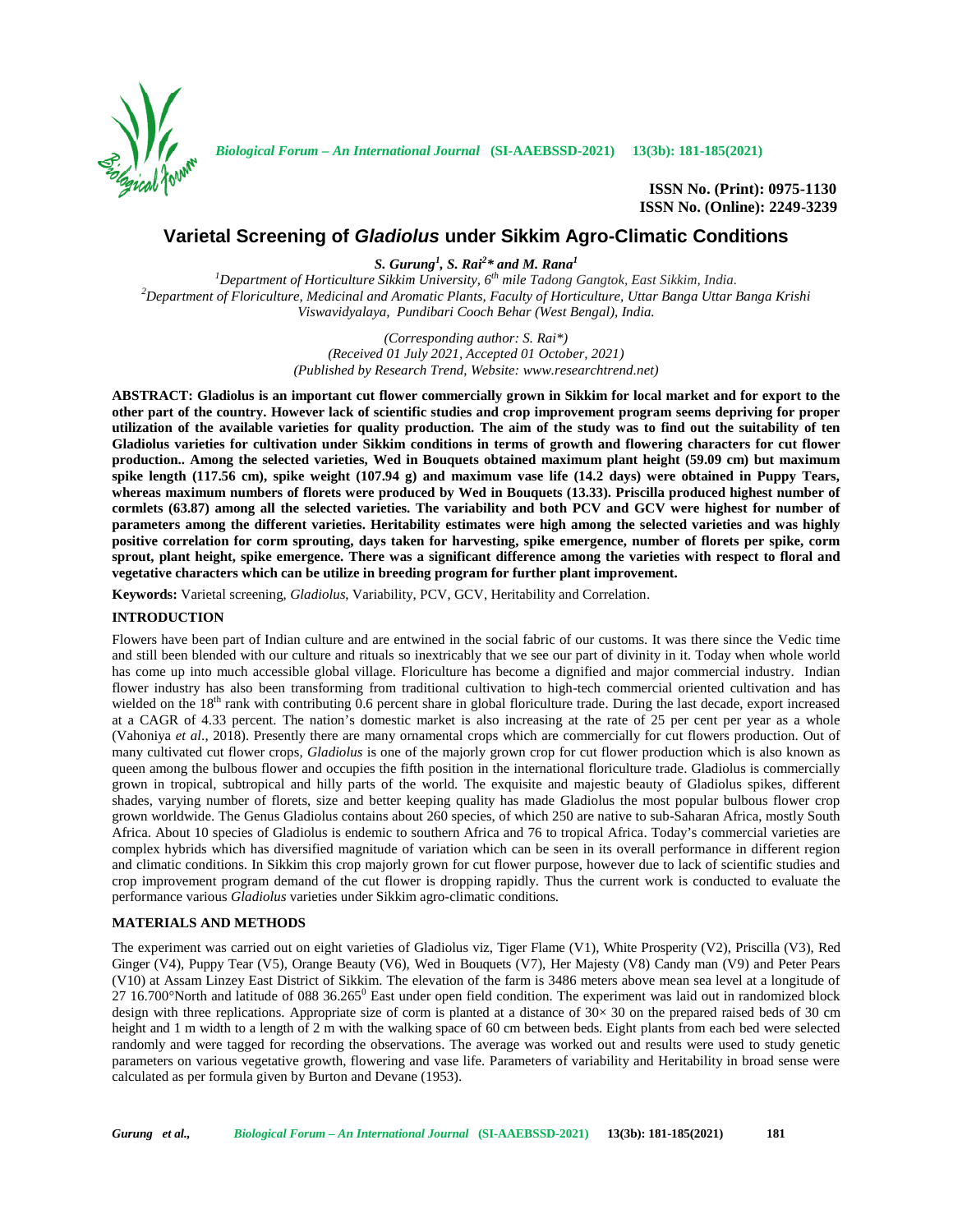#### **RESULTS AND DISCUSSION**

**Vegetative Characteristics.** The statistical data revealed highly significant difference in the duration of days taken for corm sprouting and days taken for spike harvesting. Minimum duration (32.5 Days) taken for corm sprouting with the minimum days (71.33 Days) for harvesting was recorded under variety V8. The maximum days (56.97) for corm sprouting and spike harvesting (118.67 Days) was recorded under variety V4. The variation in days to sprouting of corm amongst various varieties might be due the genotypic differences as suggested by Nazir and Dwivedi 2006; Negi *et al*., 2014. Another probable reason for variation among the varieties might be the environmental conditions prevailed during sprouting period of corms that could have contributed to different genotype- environmental interactions. Plant height is attributed to be an important varietal character that depends upon the genetic constitution and environmental interaction. The maximum plant height was recorded under variety V7 (59.09 cm) and minimum plant height was observed under variety V1 (44.17 cm). Though the data pertaining to the number of leaves per plant reveals that no significant difference whereas the leaf area was recorded maximum (146.56 sq cm) in the variety V2. Differences in vegetative growth characters of different varieties might be due to varied growth rates because of their genetic make-up as reported by Kumar and Kulkarni (2009); Swain *et al.,* (2008) in Gladiolus.

| <b>Varieties</b> |                  | Days taken<br>to corm<br>sprouting | Days taken<br>harvesting | Day $15^{\text{th}}$ | Day $30^{\text{th}}$ | Day $45^{\text{th}}$ | Day $60^{\text{th}}$ | No. of leaves<br>at the time of<br>harvesting | Leaf area |
|------------------|------------------|------------------------------------|--------------------------|----------------------|----------------------|----------------------|----------------------|-----------------------------------------------|-----------|
| V1               | Tiger Flame      | 49.07                              | 90.67                    | 13.44                | 23.06                | 28.37                | 9.57                 | 133.83                                        | 77        |
| V2               | White Prosperity | 50.63                              | 95.33                    | 25.75                | 39.16                | 48.07                | 10.6                 | 146.56                                        | 72.33     |
| V <sub>3</sub>   | Priscilla        | 41.37                              | 99.33                    | 16.84                | 26.92                | 34.50                | 8.93                 | 125.21                                        | 82.33     |
| V <sub>4</sub>   | Red Ginger       | 56.97                              | 118.67                   | 9.63                 | 25.07                | 33.50                | 9.17                 | 117.55                                        | 107.33    |
| V <sub>5</sub>   | Puppy Tear       | 40.23                              | 85                       | 23.94                | 32.38                | 40.81                | 9.70                 | 125.93                                        | 58.1      |
| V6               | Orange Beauty    | 40.2                               | 109.33                   | 18.83                | 27.27                | 47.90                | 11.77                | 125.54                                        | 93.9      |
| V <sub>7</sub>   | Wed in Bouquets  | 40.40                              | 110                      | 20.67                | 33.08                | 32.81                | 8.93                 | 141.62                                        | 96.83     |
| V8               | Her Majesty      | 32.5                               | 71.33                    | 18.37                | 25.09                | 35.90                | 10.57                | 120.08                                        | 53.67     |
| V9               | Candy man        | 44.23                              | 78.33                    | 19.56                | 26.21                | 34.72                | 10.93                | 98.73                                         | 68.67     |
| V10              | Peter Pears      | 36                                 | 73                       | 18.31                | 25.56                | 48.17                | 9.93                 | 137.83                                        | 79.33     |
| S. Em.±          |                  | 1.313                              | 2.466                    | 3.042                | 2.259                | 4.459                | 1.509                | 0.282                                         | 11.636    |
| $CD$ at 5%       |                  | 3.90                               | 7.33                     | 9.04                 | 6.71                 | 13.25                | 4.48                 | 0.839                                         | 34.57     |

**Table 1: Average value for vegetative characteristic of selected varieties of** *Gladiolus.*

**Flowering Characteristics:** The experiment towards days taken for spike emergence showed highly significant as the maximum of days taken byV4 (107.33) and minimum was in V8 (53.67). Similar results on varietal difference for spike emergence have reported by Chourasia *et al.,* (2015). Time required for spike emergence is an important varietal character in Gladiolus that might be primarily governed by the genetic makeup of the varieties and primarily dependent on food reserves. The number of florets per spike is one of the important characteristic of a good variety and the data recorded for number of florets per spike found maximum in V7 (13.33) while the minimum was recorded in V8 (8.44). The variation in number of florets per spike might be due to hereditary traits of the varieties (Rani and Singh, 2005; Nazir and Dwivedi, 2006). Apart from the number of florets per spike, length of the spike is also an important characteristic of a good commercial variety. The maximum spike length recorded in V5 (117.56 cm) and the minimum was in V6 (81.39 cm). The variation in spike length could be due to differences among the varieties for number of nodes and inter nodal length and may be due to better nutrient assimilation trait of the variety (Kumar *et al*., 2007; Swain *et al.*, 2008).The data obtained shows significant against rachis length which was recorded maximum in variety V5 (58.00 cm), whereas the minimum was in V8 (28.00cm). The results indicated that, rachis length was closely associated with other morphological characters like number of florets per spike, spike length and plant height in the varieties (Rao and Sushma, 2015). The result obtained on the spike weight of Gladiolus varieties was significant and the maximum weight of spike was recorded under variety V5 (107.94 g) as compared to other varieties. The data obtained was significant for weight change of Gladiolus varieties. The maximum weight change of spike was recorded under variety V5 (34.27g), whereas the minimum weight change was recorded under variety V4 (11.6g) which might be due to the transpiration loss and water balance in the flower spike. Similarly the maximum water uptake was recorded under variety V9 (27.58 ml), whereas the minimum was recorded under variety V2 (14.6 ml). The variations may be due to the genetic constituent of the varieties and water balance involving physiological processes including the absorption capacity, ability to transport water and finally losses through transpiration (Patel *et al*., 2016).The selected varieties also varied significantly for number of florets open per spike.

The maximum number of opened florets per spike was found under variety V10 (34.6). The vase life is another important character for considering the success of cut flower to fulfil the market demand. Under the present investigation, longest vase life was recorded in V5 (14.2 days) and minimum in V4 (6.37 days) which may be due to genetic makeup of the varieties (Patra and Mohanty, 2015).

**Corm Characteristics.** The study for corm characters among the selected varieties showed highly significant differences. The maximum diameter of corm was found in V3 (63.87cm) and the minimum in V6 (33.47cm). Size of corm might be mainly governed by the genotypic makeup of the varieties and partitioning of the food material and its less availability for accumulation into individual corm which is similar with the findings of Kumar and Yadav (2005). The number of cormlet found to be maximum in V5 (73.73) whereas the minimum number of cormlet was recorded in variety V2 (7.11). The results are in accordance with the finding of Bhujbal *et al.*, (2013).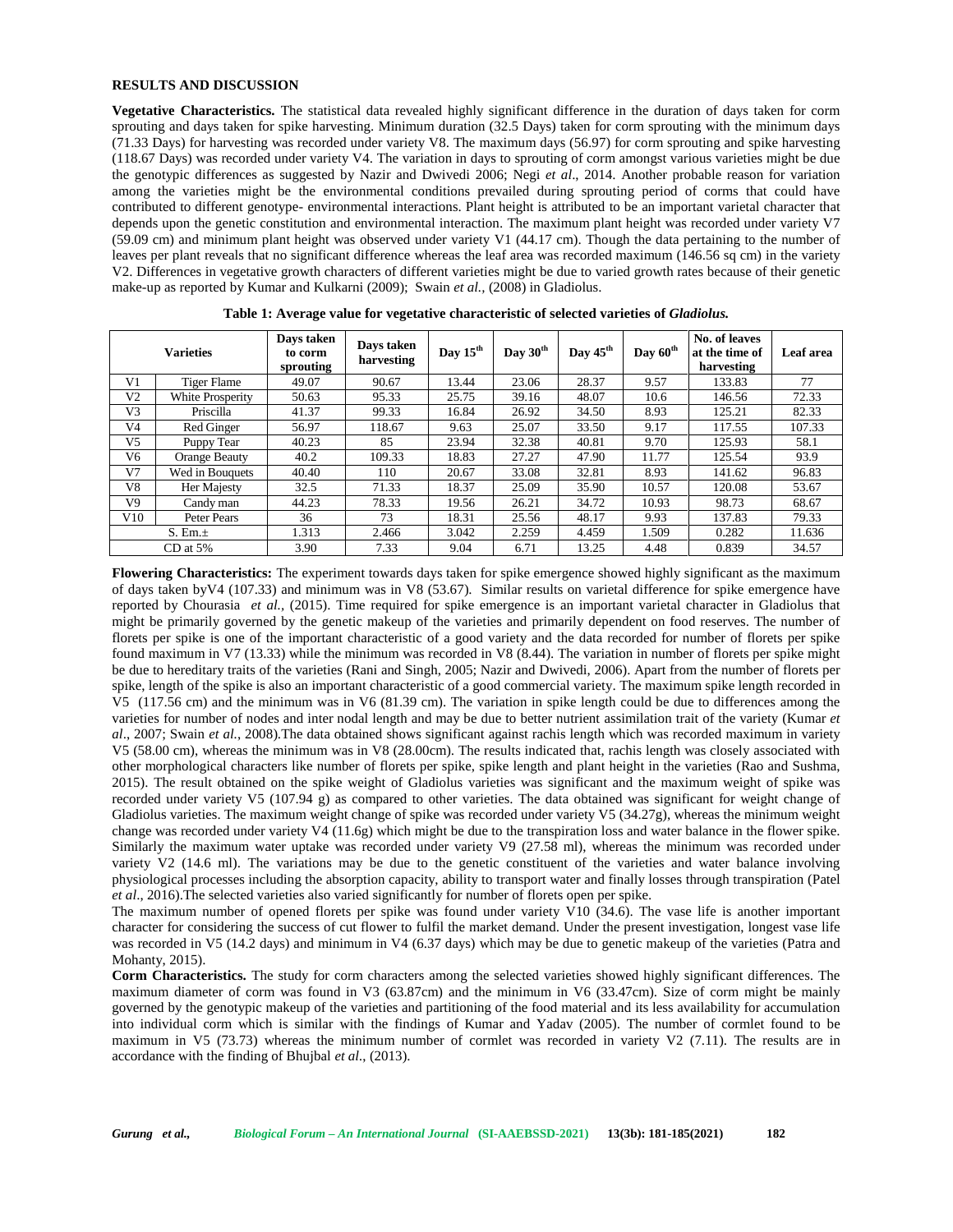| <b>Varieties</b> |                           | Days<br>taken to<br>spike<br>emergence | No of<br>florets<br>per<br>spike | <b>Spike</b><br>length<br>(c <sub>m</sub> ) | <b>Rachis</b><br>length<br>(c <sub>m</sub> ) | <b>Spike</b><br>weight<br>$\left( \mathbf{g} \right)$ | Weight<br>change<br>(%) | Water<br>uptake<br>(ml) | No. of<br>florets<br>open<br>per<br>spike | <b>Vase</b><br>life<br>(days) | Weight<br>of<br>corms<br>(g) | <b>Diameter</b><br>of corms<br>(mm) | No. of<br>cormlets |
|------------------|---------------------------|----------------------------------------|----------------------------------|---------------------------------------------|----------------------------------------------|-------------------------------------------------------|-------------------------|-------------------------|-------------------------------------------|-------------------------------|------------------------------|-------------------------------------|--------------------|
| V <sub>1</sub>   | Tiger<br>Flame            | 77                                     | 102.42                           | 35.17                                       | 82.02                                        | 17.3                                                  | 21.42                   | 8.44                    | 9.93                                      | 23.12                         | 40.06                        | 10.11                               | 9                  |
| V <sub>2</sub>   | White<br>Prosperity       | 72.33                                  | 103.3                            | 42.22                                       | 91.9                                         | 29.53                                                 | 14.6                    | 9.11                    | 13.1                                      | 21.12                         | 39.41                        | 7.11                                | 10.66              |
| V <sub>3</sub>   | Priscilla                 | 82.33                                  | 97.55                            | 36.67                                       | 84.44                                        | 18.64                                                 | 19.13                   | 9.67                    | 11.23                                     | 18.13                         | 63.87                        | 45.89                               | 9.33               |
| V <sub>4</sub>   | Red Ginger                | 107.33                                 | 90.97                            | 36.2                                        | 51.87                                        | 11.6                                                  | 23                      | 11.00                   | 6.37                                      | 17.69                         | 42.77                        | 25.87                               | 12                 |
| V <sub>5</sub>   | Puppy Tear                | 58.1                                   | 117.56                           | 58.00                                       | 107.94                                       | 34.27                                                 | 23.8                    | 10.78                   | 14.2                                      | 21.09                         | 37.91                        | 73.73                               | 11.33              |
| V6               | Orange<br>Beauty          | 93.9                                   | 81.39                            | 29.78                                       | 65.83                                        | 16.33                                                 | 16.35                   | 8.00                    | 10.43                                     | 22.33                         | 33.47                        | 14.45                               | 8.66               |
| V <sub>7</sub>   | Wed in<br><b>Bouquets</b> | 96.83                                  | 103.39                           | 38.11                                       | 93.17                                        | 23.36                                                 | 19.23                   | 12.22                   | 10.22                                     | 16.24                         | 37.12                        | 29.67                               | 13.33              |
| V8               | Her<br>Majesty            | 53.67                                  | 92                               | 28.22                                       | 62.96                                        | 12.16                                                 | 22.98                   | 7.27                    | 11.33                                     | 25.7                          | 41.59                        | 19.77                               | 8.44               |
| V9               | Candy man                 | 68.67                                  | 96.76                            | 35.11                                       | 81.48                                        | 15.8                                                  | 27.58                   | 8.78                    | 13.77                                     | 21.93                         | 41.02                        | 48.67                               | 9.33               |
| V10              | Peter Pears               | 79.33                                  | 93.43                            | 38.78                                       | 77.00                                        | 14.41                                                 | 15.02                   | 34.6                    | 10.22                                     | 29.59                         | 44.25                        | 24.67                               | 10                 |
| S. Em.±          |                           | 2.466                                  | 0.878                            | 5.920                                       | 4.384                                        | 2.033                                                 | 0.749                   | 1.544                   | 0.635                                     | 11.089                        | 2.901                        | 7.003                               | 1.776              |
|                  | $CD$ at $5\%$             | 7.33                                   | 2.61                             | 17.59                                       | 13.03                                        | 6.04                                                  | 2.22                    | 4.59                    | 1.89                                      | 0.89                          | 8.62                         | 20.81                               | 5.28               |

**Table 2: Average value for flowering and corm characteristics of selected varieties of** *Gladiolus.*

**Variability and Heritability Studies.** The analysis of variance revealed that all the characters exhibited highly significant difference among the genotypes, which was evident from the higher range for all the characters. The estimates of PCV and GCV values for all the characters under study were almost same indicating little influence of environment and consequently greater role of genetic factors influencing the expression of these characters. The GCV and PCV magnitudes were highest for number of florets open per spike followed by number of cormlets, weight change, and diameter of bulb. Both the variance was of medium range for spike length, rachis length, spike emergence, vase life, water uptake, days taken for harvesting, number of florets per spike, spike weight, days taken to corm sprout. Similar results of low PCV and GCV for the characters like days to flowering, number of leaves and number of florets were also observed earlier by Kadam *et al*., (2014).

The genotypic coefficient of variation does not offer full scope to estimate the variation that is heritable, and therefore, estimation of heritability becomes necessary. The magnitude of heritability ranged from 99.23% (number of florets open per spike) to 71.87% (number of cormlets). All the other characters under study showed high amount of heritability (99.23 to 71.87%). High heritability suggests the major role of genetic constitution in the expression of characters, and such traits are considered to be dependable from breeding point of view. According to Pattanaik *et al.,* (2015) heritability used in conjunction with genetic advance provides better information for selecting the best individuals than the heritability alone.

| Table 3: Estimation of Phenotypic and Genotypic Coefficient of Variation and Heritability (broad scenes) for sixteen |  |
|----------------------------------------------------------------------------------------------------------------------|--|
| characters in selected varieties of <i>Gladiolus</i> .                                                               |  |

| <b>Parameter</b>                 | PV     | GV     | <b>PCV</b> | GCV   | $h_{BS}^2$ |
|----------------------------------|--------|--------|------------|-------|------------|
| Days taken for harvesting        | 853.93 | 780.04 | 3.13       | 2.99  | 91.35      |
| Spike emergence                  | 874.75 | 856.52 | 3.74       | 3.70  | 97.92      |
| days taken to corm sprout        | 161.95 | 156.79 | 2.94       | 2.90  | 96.81      |
| <b>Numbers of leaves</b>         | 2.64   | 2.41   | 1.62       | 1.55  | 91.29      |
| Spike length                     | 350.8  | 245.67 | 1.91       | 1.60  | 70.03      |
| <b>Rachis length</b>             | 239.38 | 181.72 | 4.09       | 3.56  | 75.91      |
| <b>Number of florets</b>         | 9.19   | 6.88   | 2.96       | 2.56  | 74.86      |
| <b>Number of cormlets</b>        | 523.12 | 375.99 | 7.62       | 6.46  | 71.87      |
| Water uptake                     | 57.98  | 50.84  | 3.51       | 3.51  | 87.69      |
| Spike weight                     | 274.27 | 261.88 | 2.07       | 2.02  | 95.48      |
| Diameter of bulbs                | 209.14 | 199.69 | 4.822      | 4.71  | 95.48      |
| Number of florets open per spike | 157.03 | 155.82 | 10.46      | 10.41 | 99.23      |
| Vase life                        | 16.98  | 14.79  | 3.71       | 3.47  | 87.10      |
| <b>Plant height</b>              | 50.12  | 43.29  | 1.37       | 1.27  | 86.37      |
| Weight change                    | 169.32 | 167.64 | 6.72       | 6.69  | 99.01      |

**Correlation Studies:** Correlation measures the degree of association between the characters which ensure simultaneous improvement in one or two or more variables and negative correlation bring out the need to obtain a compromise between the desirable traits. The days taken for spike emergence were positively correlated with days taken for harvesting and vase life. The number of florets per spike exhibited highly significant positive correlation with plant height. The spike length positive association with rachis length and weight change of spike. The rachis length was also significantly and positively correlated with spike length and weight change. The spike weight was positively correlated with rachis length and vase life. The change in spike weight was positively correlated with spike length, rachis length, and vase life. The vase life was significantly positive correlated with weight change.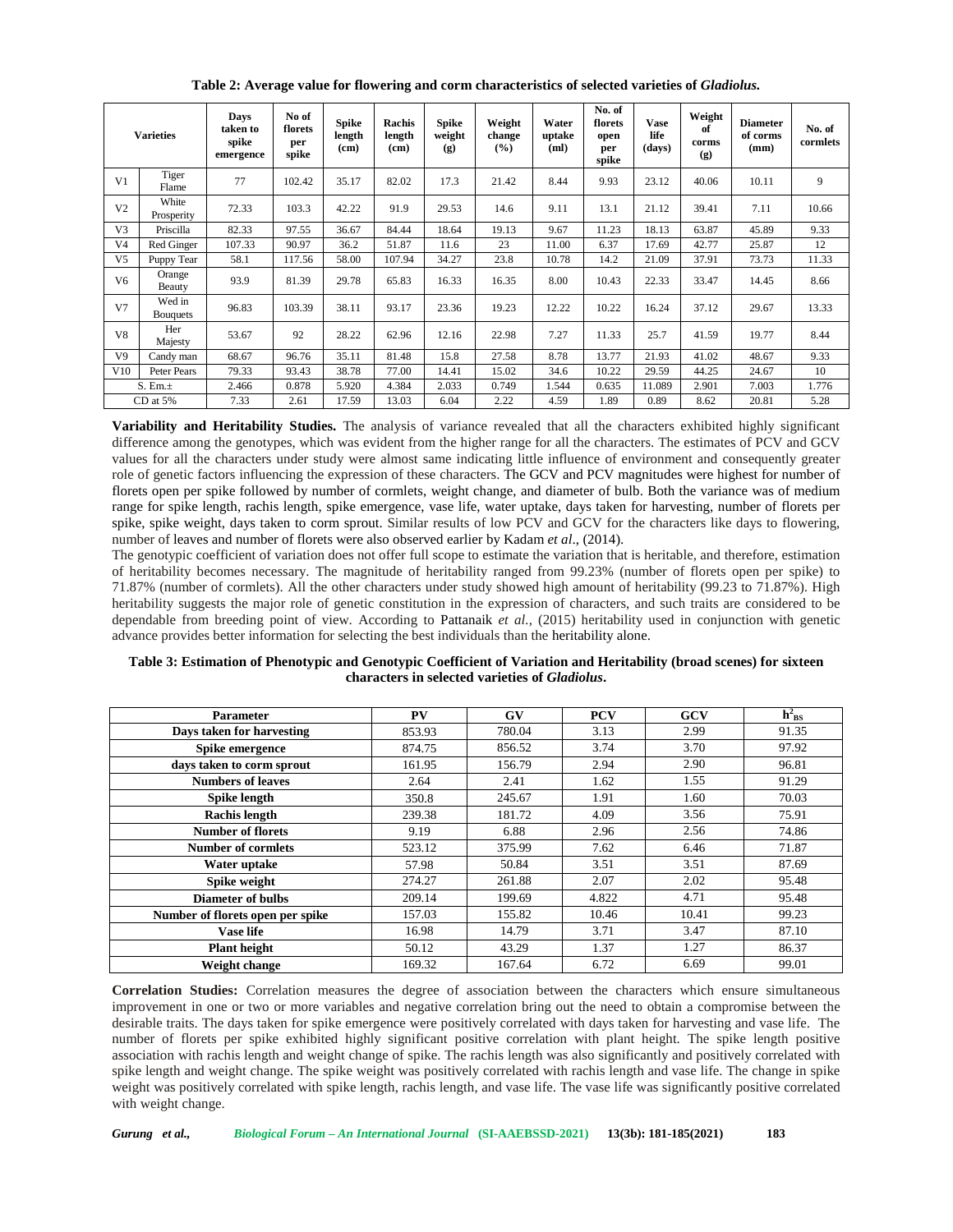| Pearson's r               | Days for corm<br>sprout | Days for<br>harvest | <b>Plant height</b>      | No of leaves | Leaf area | Spike emerge | No of florets | Spike length |
|---------------------------|-------------------------|---------------------|--------------------------|--------------|-----------|--------------|---------------|--------------|
| Days for corm sprout      |                         | 0.591               | $-0.208$                 | $-0.221$     | $-0.009$  | 0.494        | 0.331         | 0.066        |
| Days for harvest          | 0.591                   |                     | 0.322                    | $-0.268$     | 0.176     | 0.858        | 0.503         | $-0.195$     |
| <b>Plant height</b>       | $-0.208$                | 0.322               | $\overline{\phantom{a}}$ | $-0.329$     | 0.286     | 0.406        | $0.687*$      | 0.087        |
| Number of leaves          | $-0.221$                | $-0.268$            | $-0.329$                 | $\sim$       | $-0.261$  | $-0.284$     | $-0.591$      | $-0.461$     |
| Leaf area                 | $-0.009$                | 0.176               | 0.286                    | $-0.261$     |           | 0.150        | 0.337         | 0.259        |
| Spike emerge              | 0.494                   | $0.858**$           | 0.406                    | $-0.284$     | 0.150     |              | 0.452         | $-0.435$     |
| <b>Number of florets</b>  | 0.331                   | 0.503               | $0.687*$                 | $-0.591$     | 0.337     | 0.452        |               | 0.445        |
| Spike length              | 0.066                   | $-0.195$            | 0.087                    | $-0.461$     | 0.259     | $-0.435$     | 0.445         |              |
| Rachis length             | 0.100                   | $-0.076$            | 0.253                    | $-0.322$     | 0.230     | $-0.271$     | 0.497         | $0.856**$    |
| Spike weight              | $-0.156$                | $-0.205$            | 0.266                    | $-0.223$     | 0.361     | $-0.404$     | 0.308         | 0.866        |
| Weight change             | 0.042                   | 0.028               | 0.252                    | $-0.110$     | 0.435     | $-0.310$     | 0.414         | $0.818**$    |
| Water uptake              | 0.090                   | $-0.200$            | $-0.319$                 | $-0.088$     | $-0.811$  | $-0.292$     | $-0.023$      | 0.228        |
| <b>Open florets</b>       | $-0.288$                | $-0.330$            | 0.382                    | $-0.162$     | 0.311     | 0.098        | 0.131         | $-0.071$     |
| <b>Vase life</b>          | $-0.373$                | $-0.568$            | $-0.037$                 | 0.364        | $-0.093$  | $-0.774*$    | $-0.216$      | 0.530        |
| <b>Number of cormlets</b> | $-0.214$                | $-0.187$            | 0.287                    | $-0.270$     | $-0.438$  | $-0.305$     | 0.227         | 0.550        |
| Diameter of corm          | $-0.040$                | $-0.045$            | 0.098                    | $-0.500$     | $-0.108$  | 0.007        | $-0.187$      | $-0.012$     |

**Table 4: Phenotypic correlation co-efficient between different characters in selected varieties of** *Gladiolus.*

**\* =Significant at 5% level,\*\*=significant at 1% level**

| Pearson's r               | <b>Rachis length</b> | Spike weight | Weight change | Water uptake | <b>Open florets</b> | <b>Vase life</b> | No of cormlets | Diameter of<br>corm |
|---------------------------|----------------------|--------------|---------------|--------------|---------------------|------------------|----------------|---------------------|
| Days for corm sprout      | 0.100                | $-0.156$     | 0.042         | 0.090        | $-0.288$            | $-0.373$         | $-0.214$       | $-0.040$            |
| Days for harvest          | $-0.076$             | $-0.205$     | 0.028         | $-0.200$     | $-0.330$            | $-0.568$         | $-0.187$       | $-0.045$            |
| <b>Plant height</b>       | 0.253                | 0.266        | 0.252         | $-0.319$     | 0.382               | $-0.037$         | 0.287          | 0.098               |
| <b>Number of leaves</b>   | $-0.322$             | $-0.223$     | $-0.110$      | $-0.088$     | $-0.162$            | 0.364            | $-0.270$       | $-0.500$            |
| <b>Leaf</b> area          | 0.230                | 0.361        | 0.435         | $-0.811$     | 0.311               | $-0.093$         | $-0.438$       | $-0.108$            |
| Spike emerge              | $-0.271$             | $-0.404$     | $-0.310$      | $-0.292$     | 0.098               | $-0.774**$       | $-0.305$       | 0.007               |
| <b>Number of florets</b>  | 0.497                | 0.308        | 0.414         | $-0.023$     | 0.131               | $-0.216$         | 0.227          | $-0.187$            |
| Spike length              | $0.856**$            | 0.866        | $0.818**$     | 0.228        | $-0.071$            | 0.530            | 0.550          | $-0.012$            |
| Rachis length             |                      | 0.768        | $0.841**$     | 0.066        | 0.142               | 0.459            | 0.652          | $-0.065$            |
| Spike weight              | $0.768**$            |              | 0.885         | $-0.042$     | 0.008               | $0.723*$         | 0.504          | $-0.015$            |
| Weight change             | $0.841**$            | 0.885        |               | $-0.140$     | $-0.154$            | $0.635*$         | 0.403          | $-0.187$            |
| Water uptake              | 0.066                | $-0.042$     | $-0.140$      | ۰.           | $-0.430$            | 0.157            | 0.551          | $-0.021$            |
| <b>Open florets</b>       | 0.142                | 0.008        | $-0.154$      | $-0.430$     |                     | $-0.170$         | $-0.013$       | 0.095               |
| <b>Vase life</b>          | 0.459                | 0.723        | $0.635*$      | 0.157        | $-0.170$            | $\sim$           | 0.468          | $-0.066$            |
| <b>Number of cormlets</b> | 0.652                | 0.504        | 0.403         | 0.551        | $-0.013$            | 0.468            |                | 0.243               |
| <b>Diameter of corm</b>   | $-0.065*$            | $-0.015$     | $-0.187$      | $-0.021$     | 0.095               | $-0.066$         | 0.243          | $\sim$              |

**\*=Significant at 5% level,\*\*=significant at 1% level**